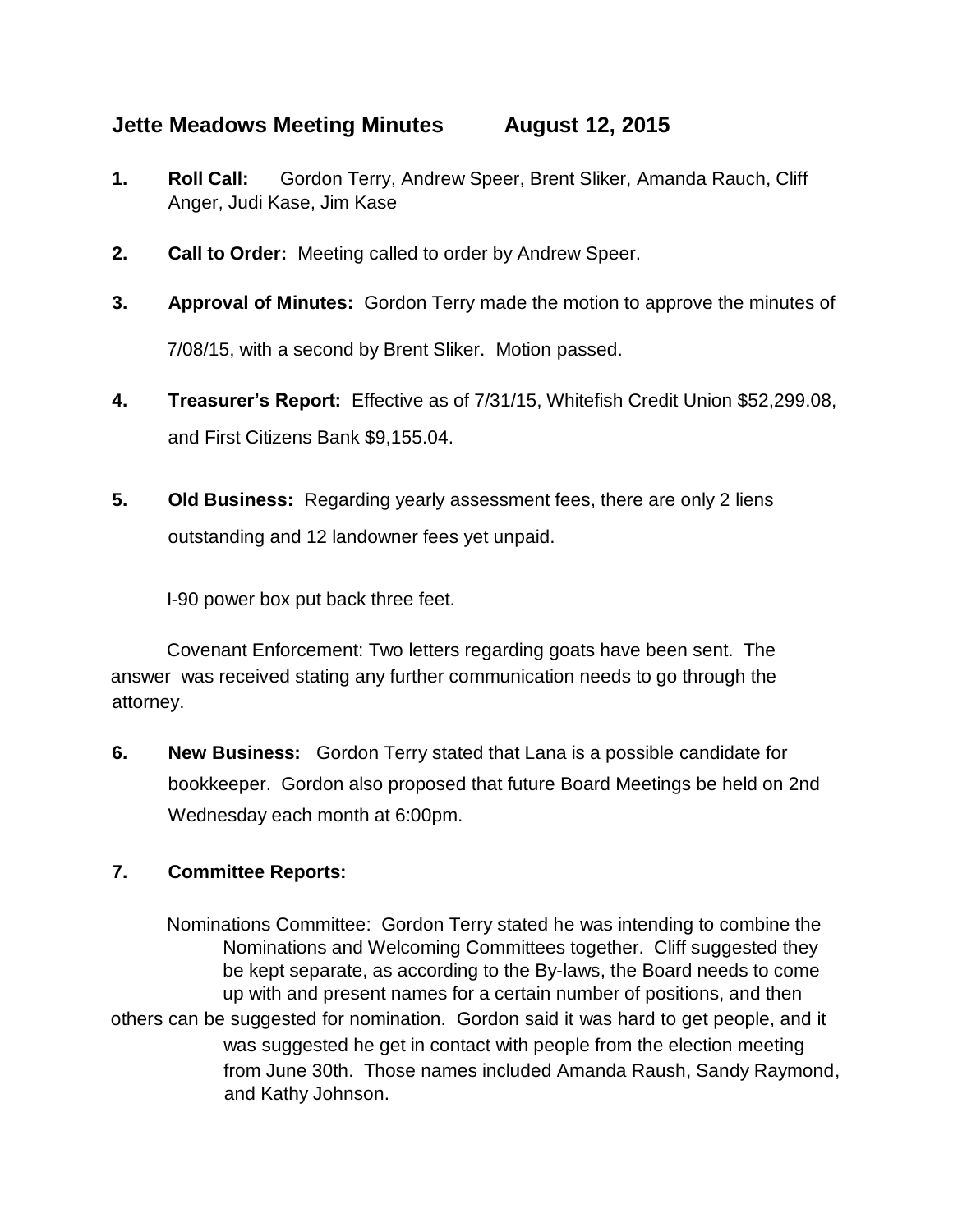- Welcoming Committee: Gordon said they have not met yet. He plans to have a meeting to give them the new resident's card, so they can go and welcome them.
- Roads Committee: Brent reported that they were okay and normal. Plans were discussed to frame building that will hold the gravel they intend to purchase in September.

Weeds Committee: Spraying is done for this year. No plans for future.

Finance Committee: Amanda reported that a full audit of the finances is \$6,300.00A review report is \$2,300.00. Because there is so much

## concern,

,

Amanda,as the Finance Committee Chair, recommended a full audit be done with an actual audit done every 5 years. It was discussed that in the 5 years, an audit committee could be put together to do a yearly review or take the books to Jeff Howell for \$80.00 an hour. Gordon was not in favor of the full audit or the review report, but possibly using Jeff Howell for \$80.00, stating it would not take too long. Gordon said he would never approve that much money for an audit. Amanda restated that she recommended a full audit be done. Andrew requested Amanda to submit her findings to him for review by the Board.

By Laws and Covenant Committee:

Regarding Annual Meeting elections and nominations -

\*Possibly use a lower quorum

\*Use Mail Ballots. Have nominations in advance and include info \*Term Limits. Should be staggered

Discussion followed the above recommendations presented by Cliff, chair of the committee. Andrew does not like the idea of term limits, as he feels a person should serve as long as they want, providing he or she is elected each term. Cliff stated the suggestions were a concensus of his committee.

Cliff also presented a paper showing 3 items where precedent and common

practise is not in line with current convenant provisions.